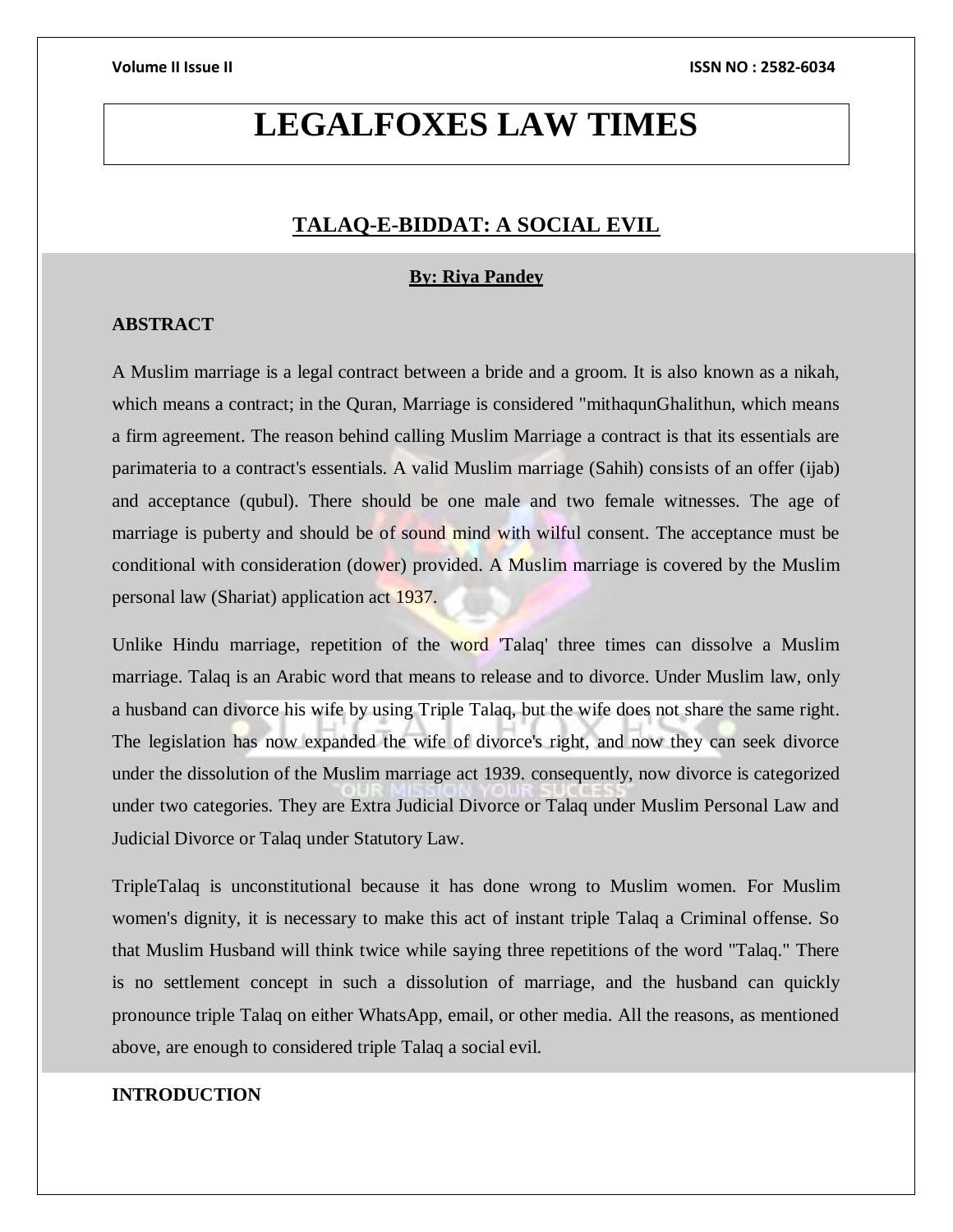Muslim personal (Shariat) act covers Muslim marriage. The repetition of the word 'talaq' can dissolve Muslim marriage. Talaq is an Islamic word that releases and dissolves the marriage. It releases the Muslim women from all her matrimonial obligations and ties. Under Muslim law, triple Talaq means independence from the bond of marriage, eventually or instantly, where the husband, by repeating the word 'talaq' three times, end the wedlock. This instant divorce is called Triple Talaq, also acknowledged as 'talaq-e-biddat.' The Muslim Personal Law (Shariat) Application Act of 1937 had authorized and approved the practice of Triple Talaq, which gave a Muslim husband exclusive immunity over his wife.

Talaq-e-biddat has been considered evil because it creates fear in a women's mind that when her husband, in anger, will divorce and leave her. Indian cinema, in some of its iconic movies like "Talaq" and "Nikah," has explained how harsh triple Talaq has been on women. A Muslim woman is not someone's property that can be stranded at any time.

Many Muslim women confronted triple Talaq in the supreme court many times, some were able to seek relief, but some, unfortunately, remain the victim of this social evil. Another reason Triple Talaq is considered evil is that wife has to undergo "Halala." Shariat provision Halala is a method where the divorced woman enters into wedlock with another man and consummate the marriage before returning to her first husband. In Bareilly<sup>1</sup>, on February 7, 2019, there came a judgment where the husband and other in-laws were punished for the heinous crime of halala. The wife got divorced by triple Talaq because she could not bear a child, husband realizing his mistake, decided to remarry. The wife did nikah halal with her husband's father. When she refused to undergo halala was given a sedative injection and was raped for ten days in the name of halala. In 2017 husband again divorced her and asked her to undergo halala with his brother. She then approached the family court, where her husband and other in-laws were contested.

### **TYPES OF TALAQ IN ISLAM**

There are three types of Divorce under Islam:-

1) Talaq-e-Ahsan

l

1<https://timesofindia.indiatimes.com/india/bareilly-woman-claims-serial-halala/articleshow/67876738.cms>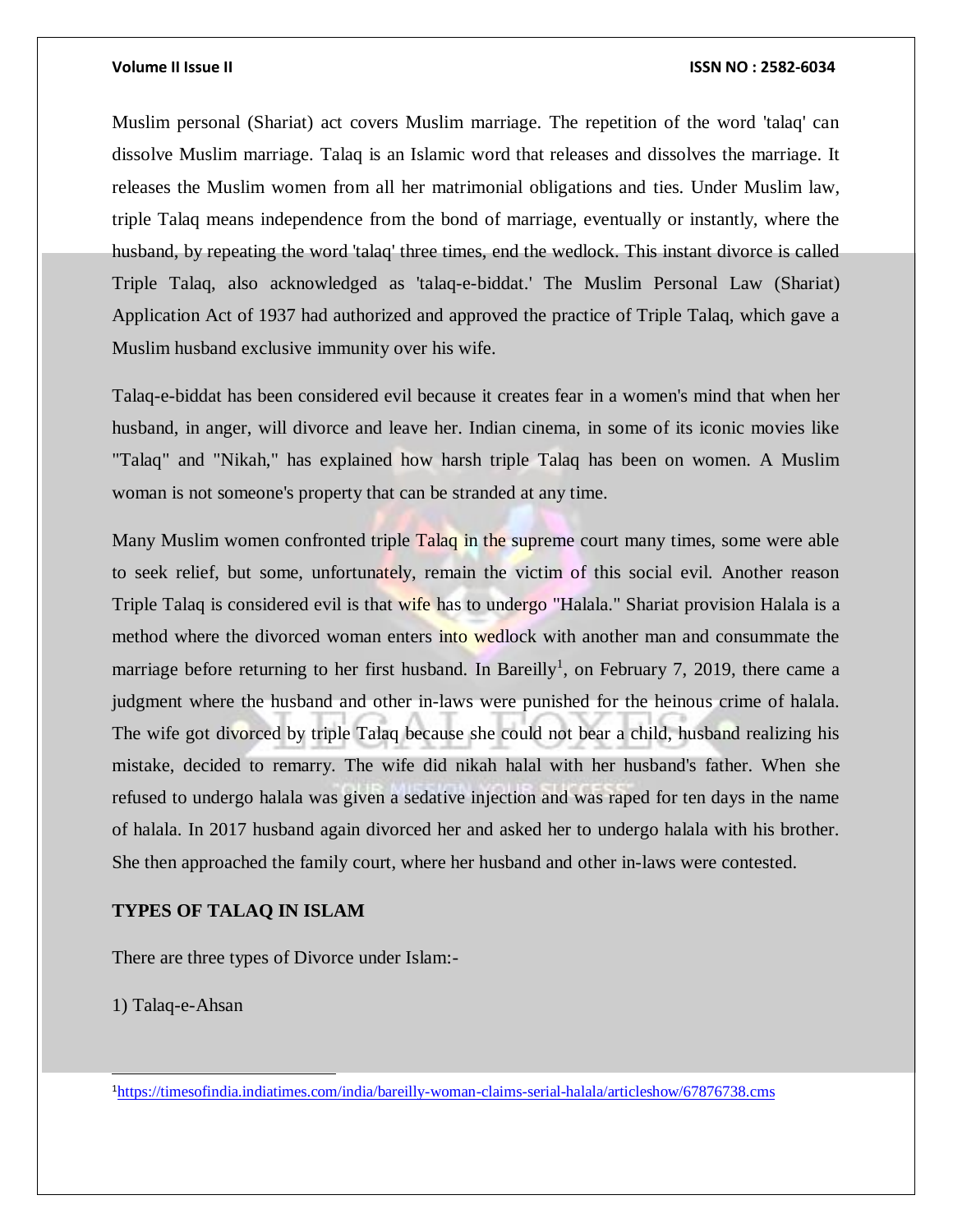It is contemplated as the right way to dissolve a marriage. "Ahsan" means best or most decent. The husband must pronounce divorce in a single sentence when the wife is in a state of 'purity,' which means not menstruating. If the couple resumes cohabitation within the Iddat period, the divorce is treated as revoked. Therefore, 'talaq-e-Ahsan' is revocable. If there is no cohabitation during the Iddat period, then the divorce becomes irrevocable.

## 2) Talaq-e-Hasan

It is a 'proper' way to divorce but not as good as Ahsan; the husband declares Talaq three times divided over three monthly ways.

The distinction between 'talaq-e-ashan' and 'talaq-e-Hasan' is that in the Ahsan, there is a single pronouncement of 'talaq' followed by abstinence during the period of 'iddat,' whereas, in the Hasan, there are three declarations of 'talaq,' distributed with abstinence.

### 3) Talaq-e-Biddat

It is outlawed by the Supreme Court, is recognized as undesirable and immoral in Islam, but it is deemed to be valid under Sharia law. This instant divorce is not the standard within Islam, but a rareness. Biddat means sinful innovation – Ommeyad kings injected this form in order to escape the law. Under biddat, the husband declares Talaq thrice. Divorce is instantaneous and becomes irrevocable immediately when it is pronounced, irrespective of iddat. Talaq-e-Biddat is also called Triple Talaq.There are three types of Divorce under Islam:-

## **CRIMINALIZING TALAQ-E-BIDDAT**

In 2019, the Muslim Women (Protection of Rights on Marriage) Act came into force in which the law criminalizes triple talaq or talaq-e-biddat. The tradition of talaq-e-biddat is questioned among Muslim scholars and said that Biddat is void of any religious decree. It was a practice by Sunni Muslims, but countries like Pakistan, Bangladesh, Afghanistan, Iran, Saudi Arabia, and Malaysia have eliminated Talaq-e-Biddat. It was adjudged and evaded worldwide because it is instant, irrevocable, and provides no reconciliation opportunity.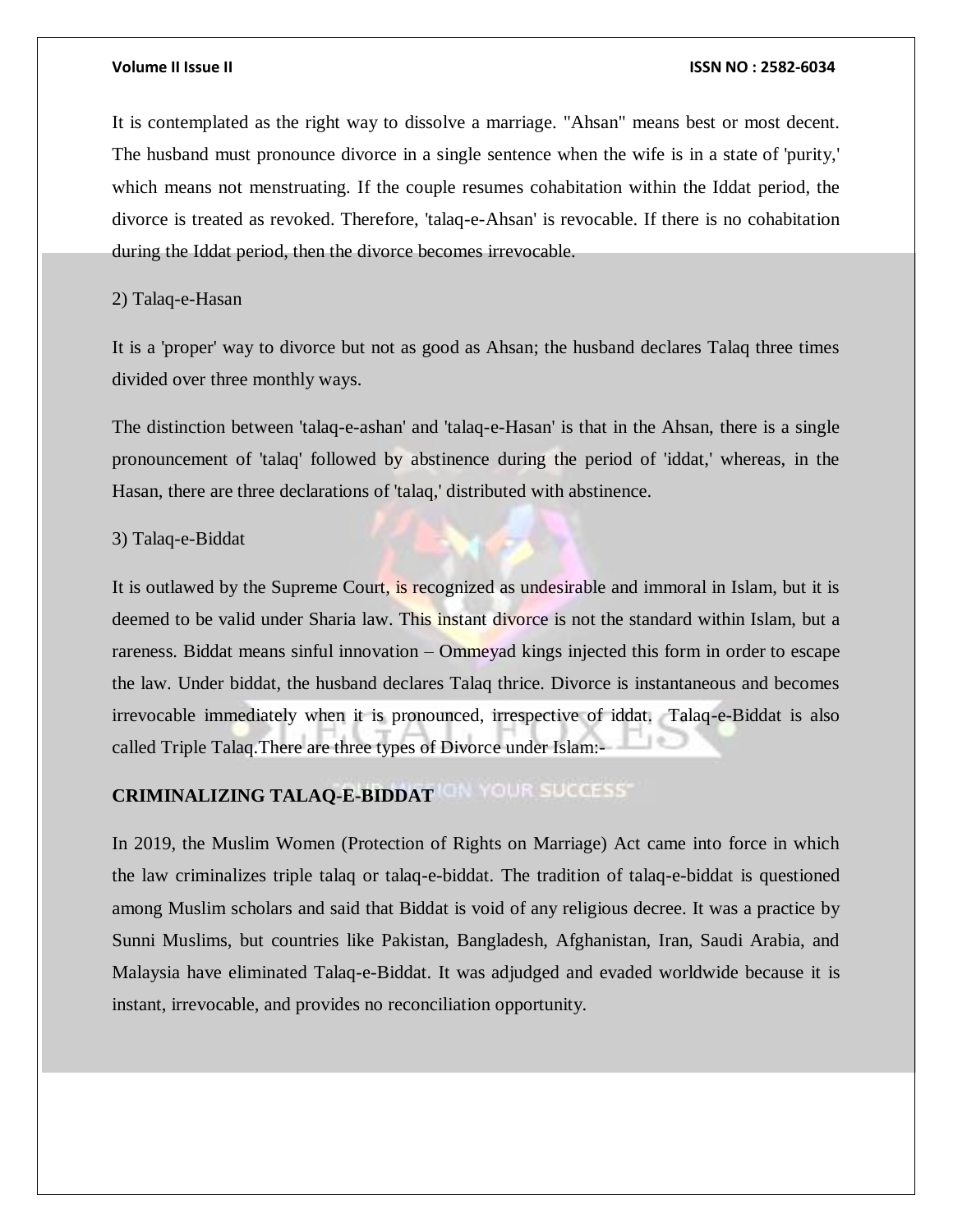The excellent way to dissolve a marriage is talaq-e-Ahsan because, after divorce, women need not undergo halala and can remarry again. In contradiction, triple talaq makes women undergo halala to remarry.

Halala was anticipated to be a punishment for the man who would divorce his wife by triple talaq. The woman would be restrained for him and not available to marry unless she married another man and consummated the marriage divorced by him and then undergo iddat period. Nevertheless, it has turned out to be a crime. Husband now divorce their wife without any reasonable reason. In many cases like Shamim Ara v. the State of  $UP^2$ , the Supreme Court upheld that "the correct law of divorce as concluded by the Holy Quran is that Talaq must be for reasonable cause." In the case of Masroor Ahmad v. State (N.C.T. of Delhi) & Another<sup>3</sup>, the High Court concluded that "Reconciliation before the divorce procedure is of utmost importance and is in concurrence with the Holy Quran. It is of utmost necessity to follow divorce's procedure as written in the Quran and proper reasoning to be given before the commencement of the divorce." Talaq-e-biddat neither allowed any possibility for Reconciliation nor expected the husband to cite any reasonable cause. Consequently, it was opposed to the principles of Islam.

### **ShayaraBano: A way to the criminalization**

The battle for triple talaq criminalization and enactment of the triple talaq law started with ShayaraBano vs. Union of India<sup>4</sup>one of the most famous case.

The issue raised in the case were:-

OUR MISSION YOUR SUCCESS'

- 1. whether triple Talaq is valid?
- 2. Whether Triple Talaq is a religious custom?

The SC set out the judgment on August 22, 2017, in 3:2 on behalf of Triple Talaaq unconstitutionality. Justice Nariman tended to the dominant part judgment for himself and in the interest of Justice Lalit. Simultaneously, Justice Joseph favored the majority Chief Justice Kehar for himself, and Justice Nazeer tended to the minority judgment. Simultaneously, upon

<sup>2</sup>AIR 2002 SC 619 <sup>3</sup>2008 (103) DRJ 137 4 (2017) 9 SCC 1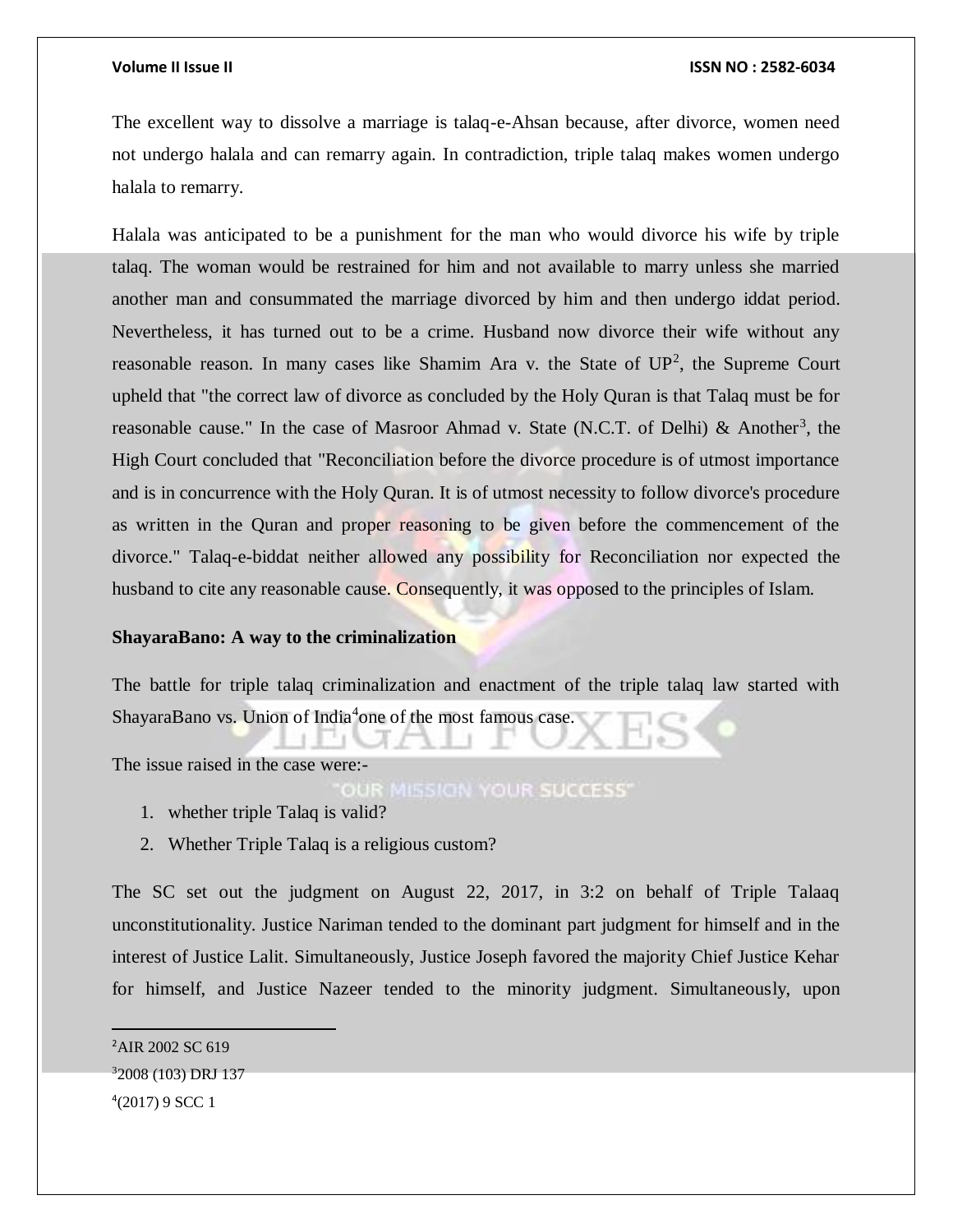protracted conversation, the majority concluded that Triple Talaq is not a religious practice whereas, the minority concluded it is religious.

Under Article 25 of the Constitution, the country cannot eliminate an individual's fundamental right. According to the majority, it was held that the Triple Talaq or Talaq-e-biddat is not guarded by the exception set down in Article 25, i.e., the court found the said practice is not a fundamental custom of the Islamic religion. The court upheld its viewpoint because even though the Hanafi School performs it, it is seen as evil.

Triple Talaq is against the fundamental principles of the Quran and Quoranis despite Shariat; along these lines, what is malicious in philosophy cannot be directly in the law. Consequently, such practice is pronounced illegal. Article 25 conveys the privilege of each individual to exercise any religion of practice. Such practice is just limited with regards to the accompanying exceptional cases:

- 1. Public Order
- 2. Health
- 3. righteousness
- 4. Different terms of Part III of the Constitution

Even though this practice has no importance to the first three exceptions, it is sure against other Part III arrangements, especially Article 14. They have nothing to do with the assertion of separation, dissimilar to in different religions. Nariman and Lalit, J.J. Held that the denounced practice is an instrument by which conjugal ties can be broken on Husband's impulses with no endeavor of compromise to spare it. Accordingly, this type of Talaq infringes upon Article 14 and is obligated to be stuck somewhere around the courts.

What is a religious custom? It relies upon the foundation, past, and religion. It does not mean that such practice is a religious practice if some exercise is not limited. Fundamental strict practices are those on which the religion is established. Primary religions are those which are central to the calling and proliferation of the religion. On the off chance that removing practice creates a significant change in religion, at that point, such practice can be called 'a religious custom.' Only such practices are secured in Article 25(1). The encroachment of strict practices through state intervention will abuse the rights referenced in Article 25(1) and not with the encroachment of